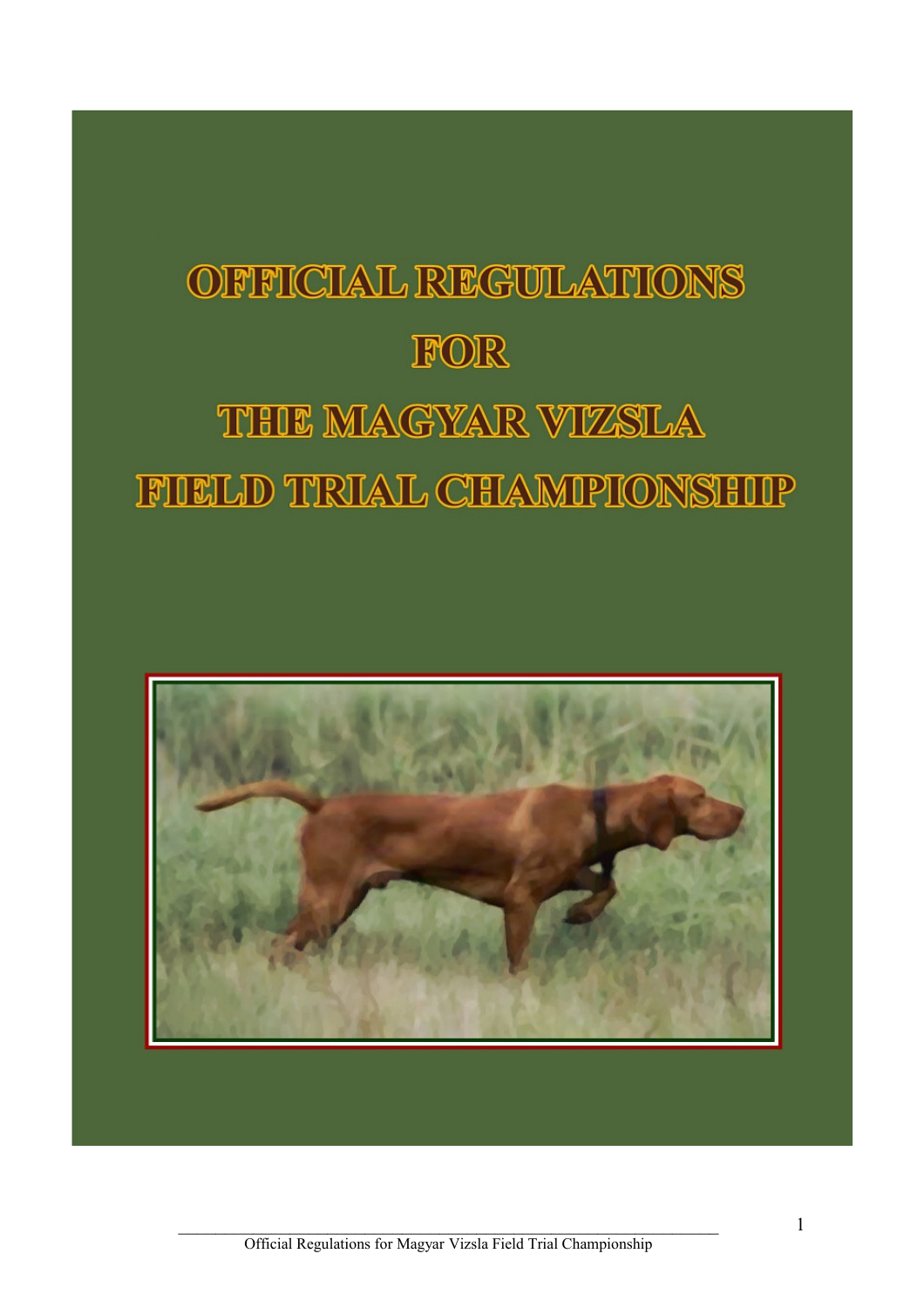# **OFFICIAL REGULATIONS FOR THE MAGYAR VIZSLA FIELD TRIAL CHAMPIONSHIP**

## **Art. 1 CONSTITUTION**

- 1. An international Championship called «Magyar Vizsla European Field Trial Championship» is created by the under mentioned national breeders' associations of Magyar Vizsla, shorthaired as well as wirehaired, all recognized by the governing national canine organization of their country which all are full members of the FCI. This Championship, specifically for shorthaired as well as wirehaired Magyar Vizsla includes two international autumn field trials, a water retrieve test and a morphological conformation. This Championship is run by representative national teams from full country members or contract partner of the FCI, including non member organizations with which the FCI has entered into a cooperation agreement.
- 2. These regulations are drawn up in close consideration with the Participating Clubs mentioned below:

Vereins Ungarischer Vorstehhunde e.V. recognized by the Verband für das Deutsche Hundewesen,

Klub zur Züchtung Ungarischer Vorstehhunde and Österreichischen Klub für drahthaarige Ungarische Vorstehhunde recognized by the Österreichischer Kynologenverband,

Belgian Magyar Vizsla Club recognized by the Union Royale Cynologique Saint Hubert, Dansk Vizsla Klub recognized by the Dansk Kennel Club,

Suomen Unkarinvizslat ry. recognized by the Suomen Kennelliitto,

Vizsla Club de France recognized by the Société Centrale Canine pour l'Amélioration des Races de Chiens en France,

Magyar Vizsla Klub Egyesület and Magyarországi Drótszőrű Magyarvizsla Tenyésztők Egyesülete recognized by the Magyar Ebtenyésztők Országos Egyesületeinek Szövetsége,

Associazione Magyar Vizsla Club Italiano recognized by the Ente Nazionale della Cinofilia Italiana,

De Nederlandse Vereniging van Hongaarse Staande Honden Vizsla, recognized by the Raad van Beheer op Kynologisch Gebied in Nederland,

Klub Chobatel'ov Maďarskýv Stavačov Slovaquie recognized by the Slovenska Kynologicka Jednota et

Klub chovatelů hrubosrstých a maďarshých ohařů recognized by the Ceskomoravská Unie.

Nationalni Klub prordi Magyar Vizsla recognized by the Russian Kynological Fédération,

Društvo Ljubiteljev Ptičarjev recognized by the Cynological association of Slovenia.

3. This Championship will take place every year and will be organized in turn by one of the Participating Clubs, except in cases of force majeure.

## **Art. 2 PURPOSE**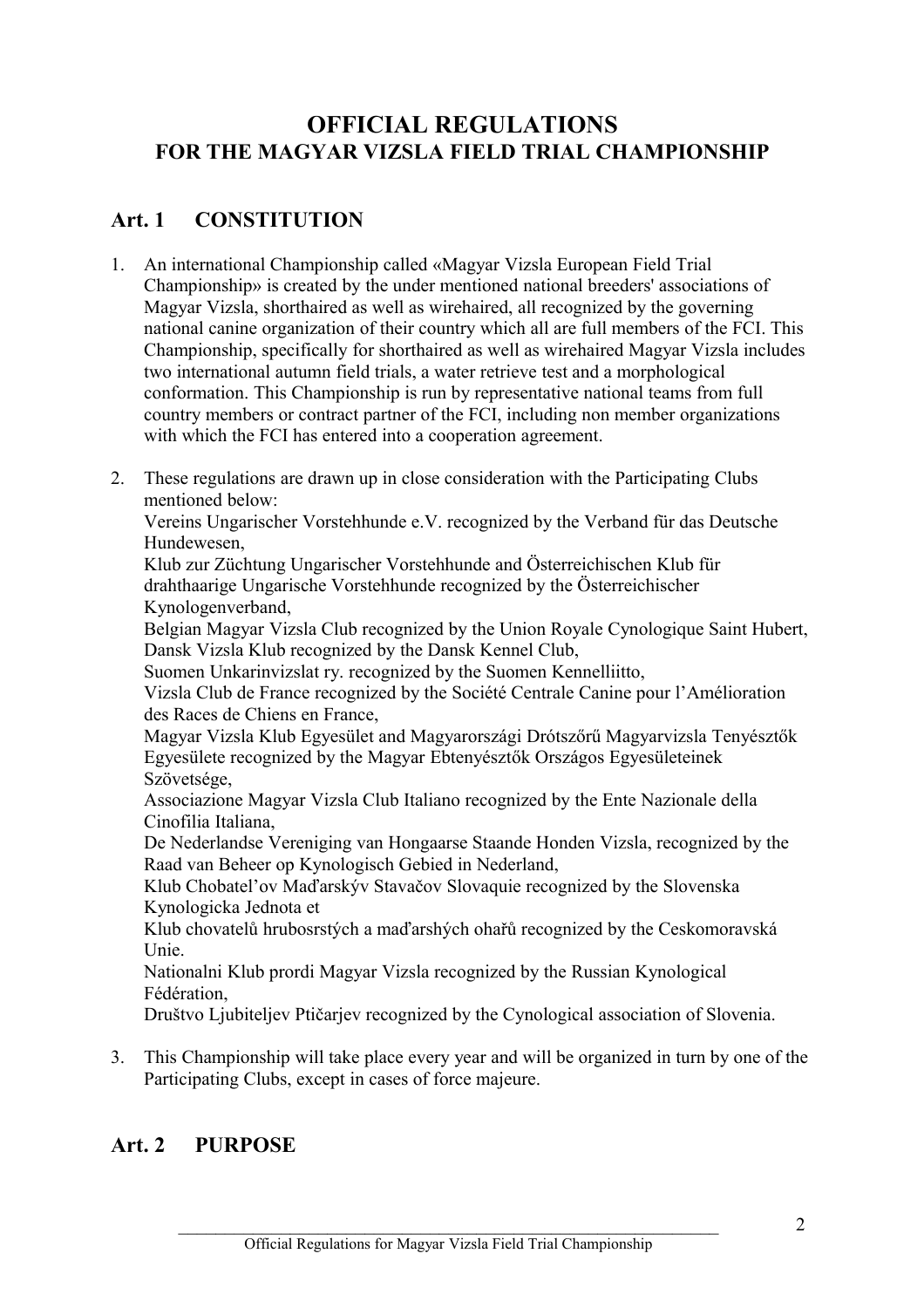The purpose of this Championship is the selection of dogs in good health, morphologically in line with breed standard, which hunt effectively in a breedappropriate style in a top-class international competition. This provides an essential pipeline of top hunting bloodlines to increase the quality of Magyar Vizslas in the field and to offer hunters and dog-lovers the opportunity to meet each other in a top-class competition in order to stimulate the interest for using Magyar Vizslas as hunting dogs whilst promoting the sport.

# **Art. 3 ORGANIZATION**

- 1. The Organizing Committee is responsible for the management of the Championship and takes all necessary initiatives required to ensure proper delivery of the Championship.
- 2. The Organizing Committee is made up of Official Representatives appointed by the Participating Clubs. The Organizing Committee will determine where necessary the subscription fees, required for the smooth running of the committee.
- 3. The Organizing Committee will meet at least once a year on invitation of the president, preferably on the eve of the Championship. The invitations will be addressed to the Official Representatives of the Participating Clubs. Every Official Representative has one vote and the decisions are taken by simple majority. The travel and accommodation expenses of the Official Representatives will be at the expense of the clubs they represent.
- 4. The Organizing Committee designates, preferably at least two years in advance, the Organizing Club which will be entrusted with the organization of a Championship. The Organizing Committee can only entrust this organization after inspection and having been convinced that the Organizing Club has enough organizational qualities and experience in organizing international events as well as the quality of the grounds and the game for the field trials. Moreover the Organizing Committee is empowered to assign the event secretary for the Organizing Club from a list of pre-approved list of members as designated by the Organizing Committee.
- 5. The Organizing Club will set the entry fee per competitor annually, payable to the Organizing Club in order to cover the expenses of the organization of the Championship.
- 6. Judges for each of the three disciplines of the Championship will be appointed by the Organizing Club.
- 7. The Organizing Club is responsible for material organization of the Championship and in particular it will be in charge of: a. the communication to the Participating Clubs including the date and location, the invitations and other formalities concerning the Championship at least six months before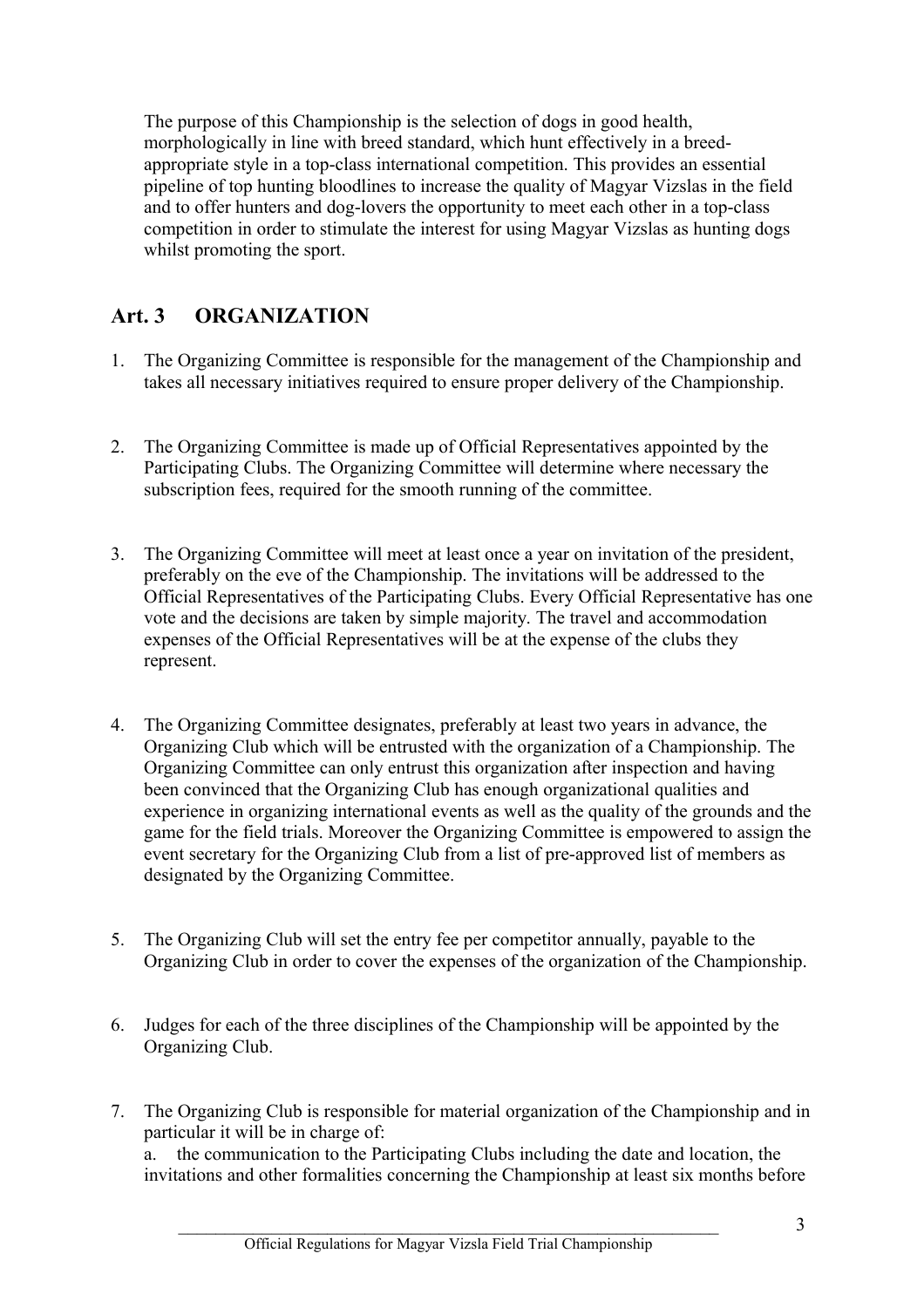the event through the secretariat of the Organizing Committee;

b. the timely application for both days of the field trials, the national CACT and the CACIT of the FCI from the relevant National Canine Association (Kennel Club)

- c. The accommodation of the judges and officials
- 8. The Organizing Club will publish the official programme for the Championship.
- 9. The official programme of the Championship must indicate:
	- a. the name, the breed, the sex, the date of birth, the Stud Book number, the tattoo or chip number, the name of the sire and dam for all participating and reserve dogs;
	- b. the owner's name and address as well as the breeder's and handler's names of all participating and reserve dogs;
	- c. the names of the judges;
	- d. the names of the Team leaders.

## **Art. 4 EVENT STRUCTURE**

- 1. The Championship includes two international autumn field trials, a water retrieve test and a morphological examination (breed conformation).
- 2. The Championship will be held during September, October or November for three days; field trials will take place on the first and third days, and the water retrieve test and breed conformation on the second day.
- 3. The CACT and CACIT will be available for classification for the two field trials through the affiliated national canine association for the Organizing Club.
- 4. Field trials are run individually. Run-offs will be done in couples.
- 5. All field trials will be run in accordance with the International Field Trial Regulations and the Official Rules and Bylaws for International Field Trials and International Hunting Tests for Continental Pointers of the FCI, specifically the general terms and conditions pertaining to Autumn field trials, with the exception of certain specific clauses outlined in the present rules.
- 6. Being an Autumn Field Trial held in hunting season a gun must be used in every case (field-water test). If the game is not shot or it is not allowed to be shot according to the local laws and regulations the possibility to retrieve a shot game at the end of the run must be guaranteed for each dog.
- 7. Contrary to the terms outlined in the regulations cited above, bitches in heat may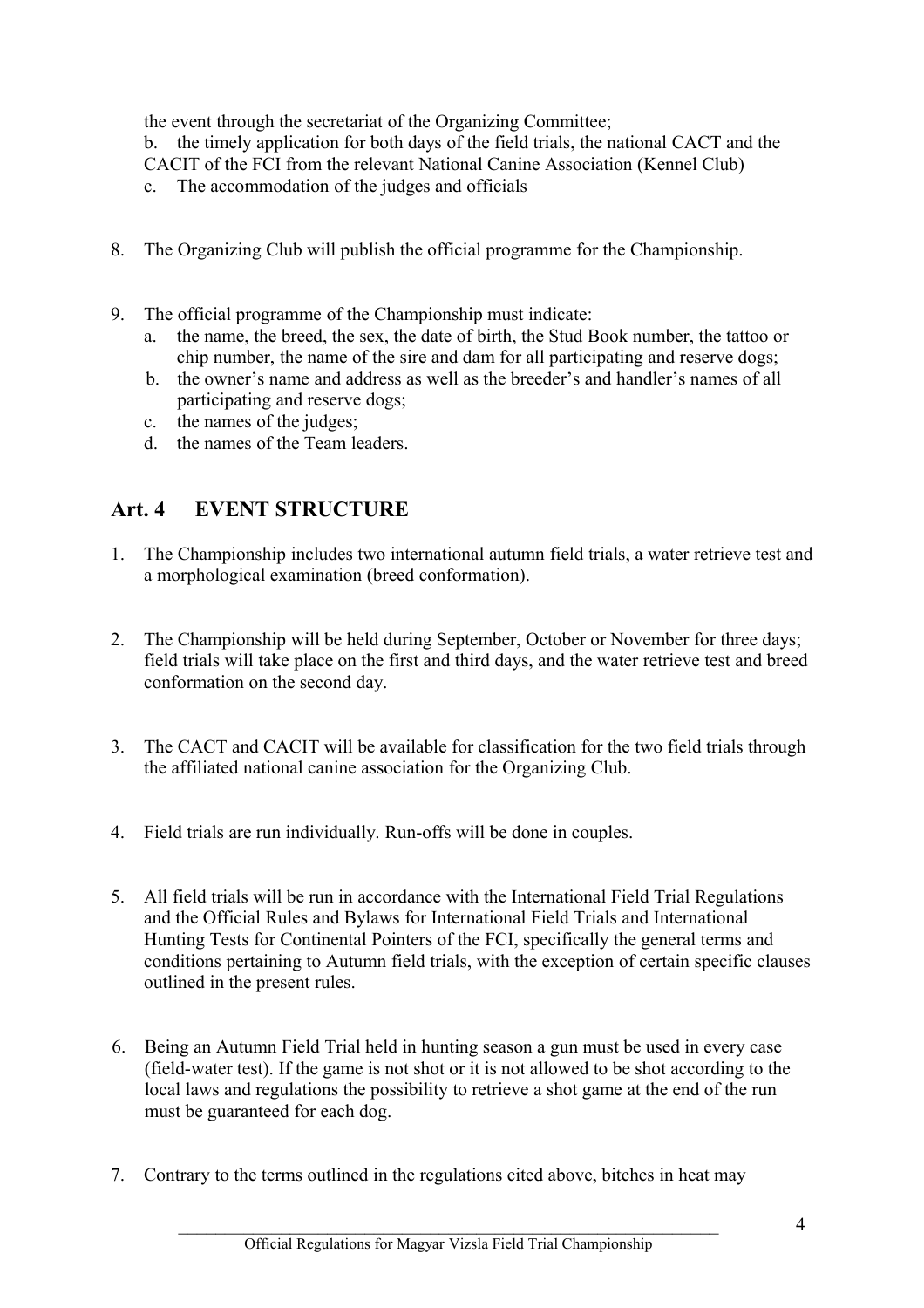participate in all disciplines of the Championship but may not take part in any run-offs where one or more of the other participating runners are male.

- 8. The water retrieve test will be done with a dead duck in deep water. Clause 2 of Article 13 will be applied.
- 9. For the morphological examination, the latest edition of conditions pertaining to the breed standard in chapter 6 of the FCI exhibition dog regulation will be applied for shorthaired and wirehaired Magyar Vizsla.

# **Art. 5 GAME**

- 1. Field trials are run on feathered game, usually shot on point. However classification points may be gained on all other game but not faults except in the case of chasing of game. A runner may only be placed if it takes at least one valid point on feathered game, which is shot on point. The shooting of game can be restricted, on condition that notice is given on the programme or it is stipulated in the national rules.
- 2. The water retrieve test will preferably be done with wild ducks, failing which it will be done with pen raised ducks with similar appearance to wild ducks.

## **Art. 6 PARTICIPATION AND FORMATION OF NATIONAL TEAMS**

- 1 Each Participating Club may put forward a national team comprised entirely of shorthaired Magyar Vizslas and/or a national team comprised entirely of wirehaired Magyar Vizslas or a mixed national team comprising of both breeds. Each team will have a maximum of five dogs.
- 2. On request, individuals legally residing in a country with no Magyar Vizsla Club presence may be granted participation to the Championship by the Organizing Committee for one or more of their dogs provided that they satisfy the conditions. Participation will be limited to individual classification. The Organizing Committee is expected to cap the maximum number of dogs representing countries without a Magyar Vizsla Club.
- 3. Only dogs with Stud Books or annexed to a Stud Book of a full member organization of the FCI or a contracted partner of the FCI, as well as dogs registered with Stud Books or annexed to a Stud Book of non-member organizations operating outside of the FCI with signed agreements with the FCI may compete.
- 4. Dogs must be registered for at least six months with the Stud Book or the annexed to a Stud Book of the country for which it will compete.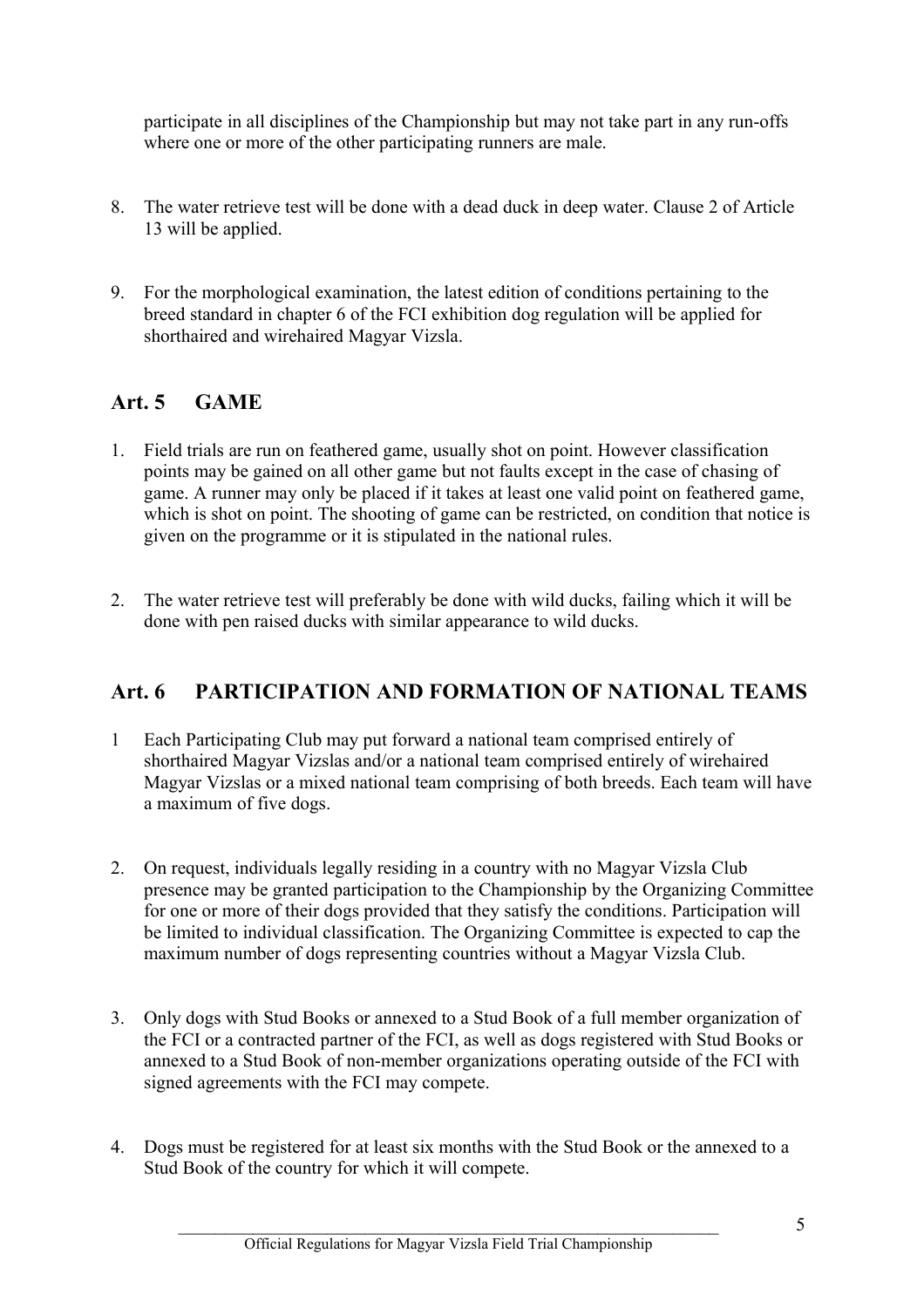- 5. The owners must be nationals of the country or must have had legal residence in the country for which their dogs will compete for at least 12 months.
- 6. The handlers, amateur or professional may be of a different nationality from their team, but cannot represent more than one country.
- 7. The participating national teams in the Championship will be accompanied by a Team Leader, appointed in writing by their club in which their role will be to represent and manage their team throughout the event.
- 8. Team Leaders have the right to follow the course of the dogs on their team during the field trials.

#### **Art. 7 ENROLMENT**

- 1. Each Participating Club must inform the Organizing Club its intention to compete 3 months preceding the event date at the latest.
- 2. The exact make-up of the national teams and the names of the Team Leaders must be submitted by the Participating Clubs to the Organizing Club at least 10 days before the Championship date.
- 3. No registrations or changes will be accepted after the deadline stated above.
- 4. Enrolments must be done using the forms created by the Organizing Committee, to be submitted to the Organizing Club. Enrolments will only be accepted when accompanied by:

a. name, breed, sex, date of birth, registration number on Stud Book, tatoo or chip number

- b. name of sire and dam of dog
- c. name and address of the owner as well as the names of the breeder and handler
- d. a photocopy of an up to date rabies vaccine certificate
- e. a copy of the pedigree of the dog

#### **Art. 8 ENROLMENT FEES**

Once enrolments are sent by the Participating Club, registration fees must be paid at the latest by the morning call of the first day of the event.

## **Art. 9 ALLOCATION OF DOGS, JUDGES AND GROUNDS**

1. For the field trials, the allocation of runners into stakes will be done the evening before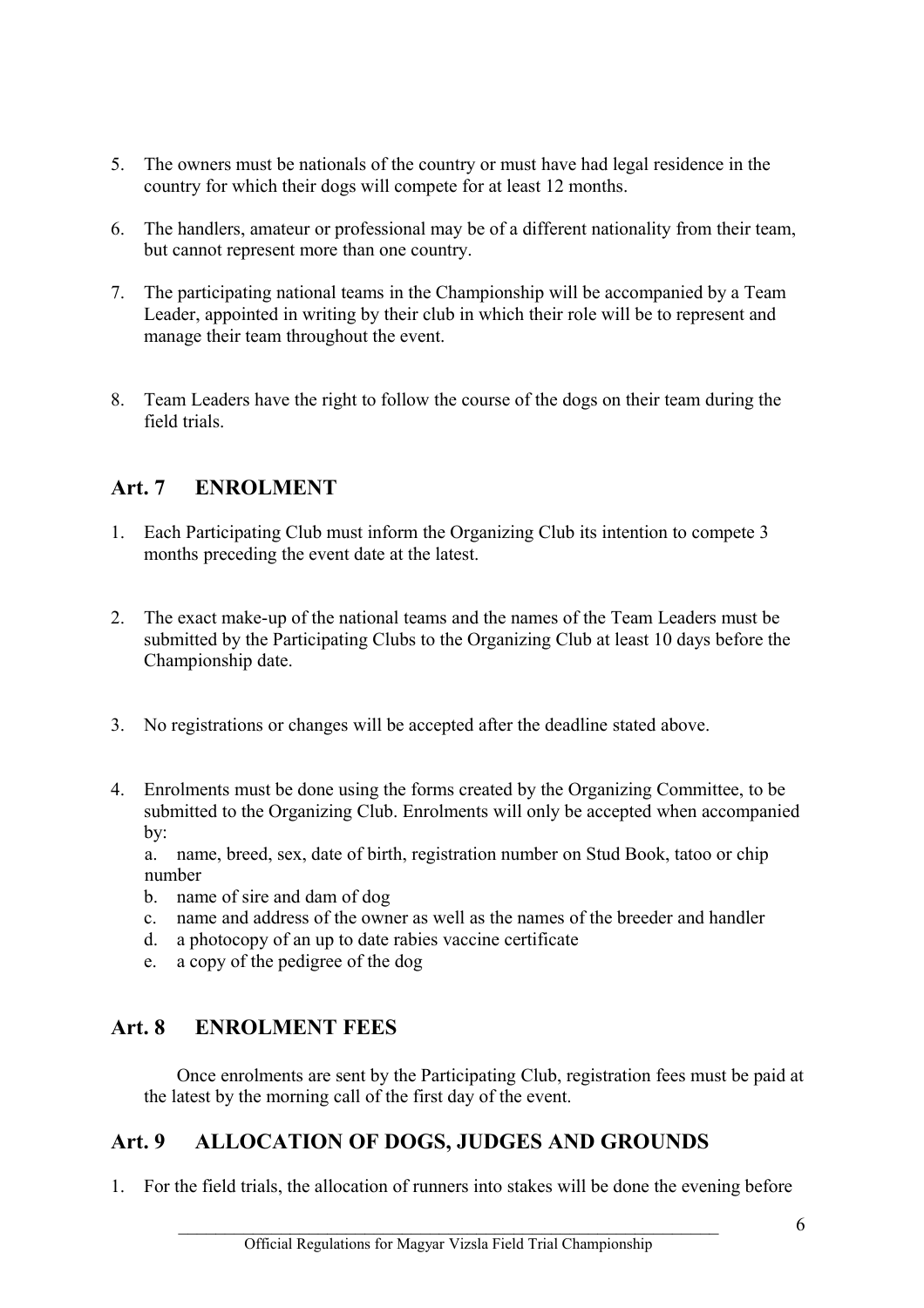the first day and is at the discretion of the Organizing Club, in accordance with the conditions outlined above.

- 2. Each stake will be comprised of a minimum of six runners and a maximum of 14 runners. In order to determine the number of stakes, the number of runners in each stake must be as close to 14 as possible. This means: a. less than  $15$  runners  $= 1$  serry: b. more than 14 and less than 29 runners  $= 2$  serries; c. more than 28 and less than 43 runners = 3 serries; etc.
- 3. Runners of the same handler may not be divided into more than two stakes.
- 4. Runners from the same team will be divided as evenly as possible across different stakes.
- 5. The allocation of runners in each stake will remain the same for the two days of field trials.
- 6. The order of runs will be drawn the evening before the field trials. The Team Leaders and handlers may be present for the draw.

7. The judges groups for the different stakes of mandatory differing nationalities, as well as the grounds assigned to the stakes will be determined the evening before the first day by the Organizing Club.

8. In order to allow each stake to be judged by different judges over different grounds, the grounds and judges as well as the running order will be reversed for the second day of field trials. If there are more than 2 batteries, a draw will take place between the batteries for land allocation.

## **Art. 10 THE JUDGES**

- 1. The judges for the field trials, water retrieve test and morphological examination will be appointed by the Organizing Club.
- 2. There will be two judges per stake for the field trials, mandatory of differing nationalities.
- 3. There will be two judges for the water retrieve test, mandatory of differing nationalities.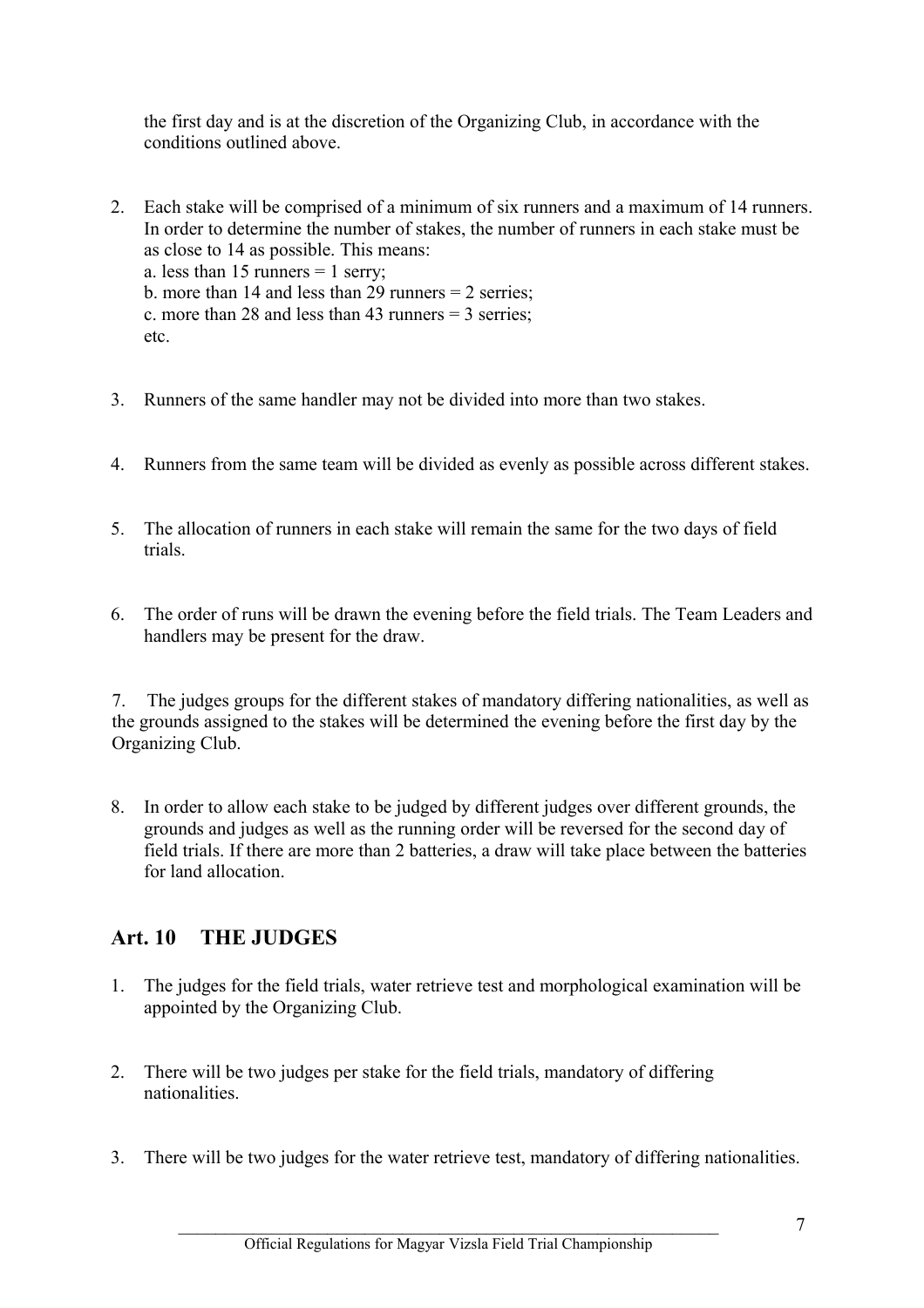- 4. One judge preferably special Magyar Vizsla judge or at least special gun dog judge is to judge the breed conformation.
- 5. In the case of last minute force majeure, only the Organizing Committee can decide whether to appoint another available judge, or to proceed with one or more of the indicated disciplines cited above to be comprised of less than two or three judges.
- 6. Only those qualified to judge at international field trials of continental gun dogs will be authorised to judge the field trials and water retrieve test. Only those special Magyar Vizsla judges or at least gun dog specialist judges qualified to judge at international exhibitions of Magyar Vizslas will be authorised to judge for breed conformation. All judges must be listed on the approved judges list of the country of their legal residence, as well as the FCI.
- 7. Any run-offs for the CACIT or the European Field Trial Championship will be judged by three judges. The head judge for the run-offs will be pre-appointed by the Organizing Committee regardless of the competing nations. The two other judges will be drawn with preference to differing nationalities.
- 8. Accommodation and meal expenses of judges will be at the expense of the Organizing Club, but not travel expenses.

## **Art. 11 OFFICIAL SHOOTERS**

- 1. The Organizing Club will appoint official shooters who are knowledgeable about gun dog hunting for the field trials and water retrieve test.
- 2. The official shooters remain at the disposal of the judges and will only engage at the judges' direction.

## **Art. 12 OFFICIAL STEWARDS**

- 1. The Organizing Club will appoint official stewards.
- 2. The stewards will accompany and guide the judges and competitors over the grounds for which they must have good knowledge.
- 3. The official stewards will remain at the disposal of the judges for any retrieval of dead game.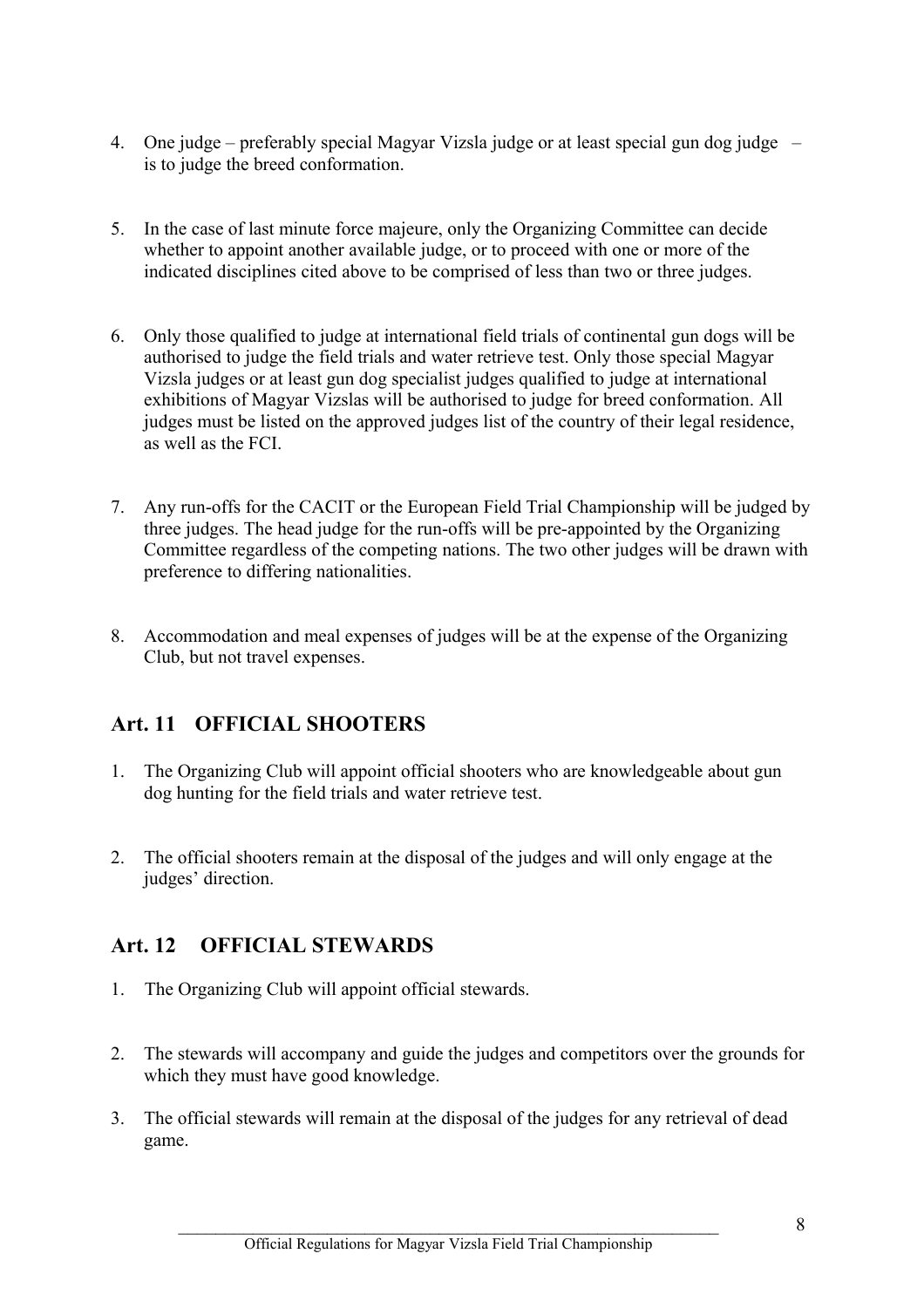# **Art. 13 JUDGING**

1. In the judging of the field trials, the conditions outlined in the paragraphe «Judging Criteria» of the chapter «Autumn Field Trials» of the official regulations of International Field Trials of the FCI are fully applicable.

Copy from FCI Official Rules and Bylaws for International Field Trials and International Hunting Tests for Continental Pointers / AUTUMN Field Trial for better explanation. Art. IV.13 No award will be given to dogs which have not made at least one completed point on feathered game as referred to in art. IV.3 and which did not retrieve game. If the dog had no opportunity to retrieve game during his run, recourse is had, preferably immediately after his run, to retrieval of a freshly taken dead game bird.

 A point begins when a dog winds game and points standing and rigid. Next, the dog exercises a commanded approach or a commanded flush, whereby he remains immobile when the game leaves and steady at gunshot. The point is not ended until the handler has leashed the dog or if a retrieve is required, by the authorization to retrieve.

• The fact that a dog points not standing does not imply its elimination, but if it does so without a good reason, even if only once, he cannot attain the qualification of excellent. The fact to repeat such an undesirable pointing should be taken into consideration by the judges.

 If a commanded approach is required the dog should do so unhesitatingly and easily, moving ahead of the handler exclusively at the latter's command and without losing touch with the game. A long approach is acceptable on condition that the approach is energetic, purposeful and effective. Refusal to execute a commanded approach leads to elimination. Continental Pointers 19

 If a commanded flush is required, the dog should show game in a direct action, exclusively at his handler's command and after authorization of the judge. During this action the handler must remain at the spot from where the flush was commanded. The action should be energetic, purposeful and effective. Refusal to execute a commanded flush leads to elimination.

• The commanded approach and the commanded flush may not be confused with the dog's action to restore spontaneously the contact with the scent before the handler's arrival.

 A country is free to require a commanded approach, a commanded flush, or to permit both.

When the bird will not raise even though the dog is very near the judge might allow the handler to flush the bird (in case of bred or placed birds). This must be decided at the judges' conference and announced to the Team Leaders.

2. The water retrieve test takes place using dead ducks in deep water. Preferably wild ducks should be used, failing which pen raised ducks of similar appearance to wild ducks may be used. The water must be deep enough to allow dogs to swim. The game will be shot in sight of the dog. The dog is then sent on the handler's command, upon the judge's direction. During the retrieve the handler must stay in the position where the command was given and the dog should retrieve to hand. The judges will classify the retrieve as follows:

**Insufficient**: to dogs that do not retrieve the game from water to land

**Good**: to dogs that retrieve the game to hand but executed with several faults

**Excellent**: to dogs steady to shot and fall of game, and retrieve upon command to hand in an efficient manner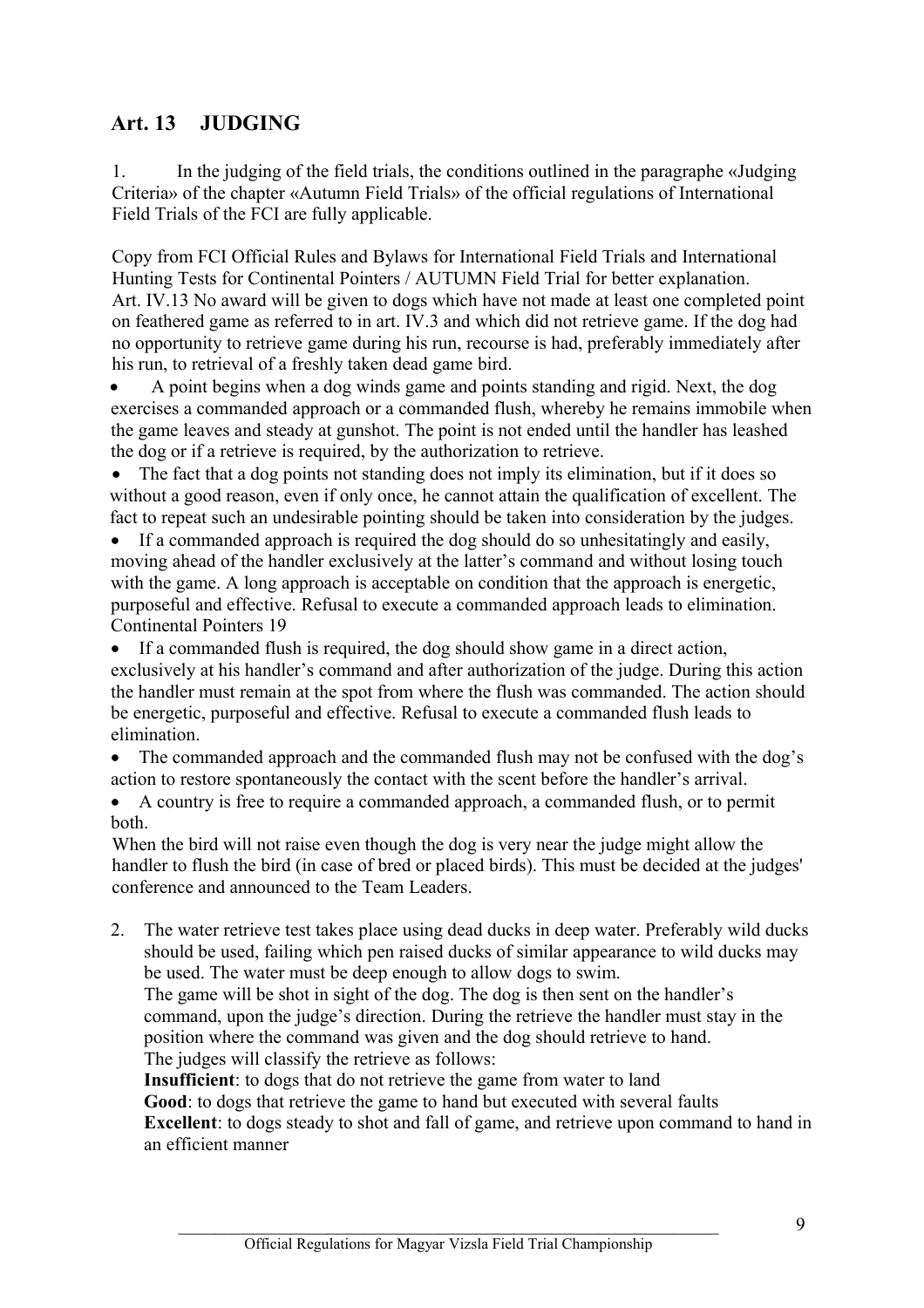3. The latest edition of the qualification conditions found in chapter 6 of the FCI canine exhibition regulations shall be applied in the breed conformation, in accordance with the FCI standards for shorthaired and wirehaired Magyar Vizslas.

## **Art. 14 CLASSIFICATION AND LIST OF WINNERS**

1. In order to establish classifications across the individual and team titles, points will be awarded to runners after they have completed all of the disciplines as per the points allocation below:

#### **Field trials:**

|                                           | 12 points |
|-------------------------------------------|-----------|
|                                           | 11 points |
|                                           | 10 points |
|                                           |           |
|                                           |           |
| EXCELLENT regardless of placing  7 points |           |
|                                           |           |
| VERY GOOD regardless of placing 5 points  |           |
|                                           |           |
|                                           |           |
|                                           |           |

#### **Water retrieve test**

#### **Points for breed conformation in individual competition:**

In team competition the participants' results of the confirmation will be summed up and the team will be awarded the average of the total points

- 2. The standings will be determined by the points obtained by the four best runners of each team in the two field trials, water retrieve test and breed conformation according to the points allocation above.
- 3. a. The individual title of «Winner of Shorthaired Magyar Vizsla European Field Trial Championship» and the individual title of «Winner of Wirehaired Magyar Vizsla European Field Trial Championship» will be awareded to the best placed dogs for their respective breeds.

b. Titles may only be awarded to runners with an «excellent» classification or two «very good» classifications in the field trial, one «good» classification for the water retrieve test and a «very good» classification for breed conformation.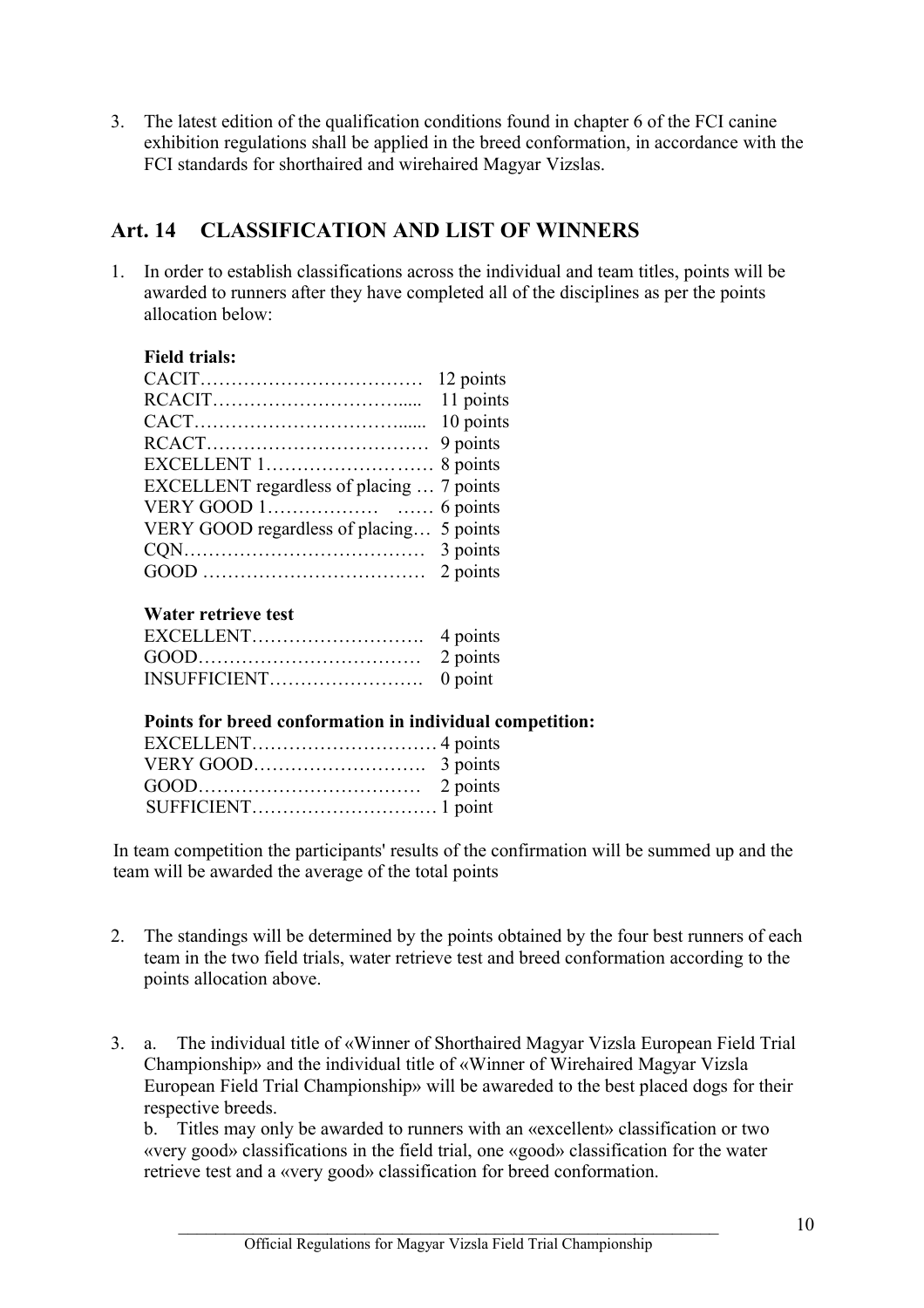c. In the event of a draw for the individual placings, a run-off between the top scorers of each breed will take place.

- 4. The team standings are determined by the sum of the points obtained by the four best runners of the team in the two field trials, water retrieve test and breed conformation according to the points allocation above.
- 5. a. The title of «Team Winner of Magyar Vizsla European Field Trial Championship» will be awarded to the best placed team. b. In the case of a draw, firstly the team with the largest number of classified runners in the field trials will be considered, and if necessary rank by the team with the highest points gained by the first, second, third, fourth and fifth runners of each team.
- 6. a. A trophy, offered in 2014 by the President of Vizsla Club of Austria, will be held for one year by the Individual Winner and Team Winner of Magyar Vizsla European Field Trial Championship.
	- b. Individual and team prizes will be awarded by the Organizing Club.
- 7. The Organizing Club will send the official Championship results to the Official Representatives of the Participating Clubs in the months following the event.

## **Art. 15 LITIGATION**

- 1. The judgement and assessment of the judges are definite and cannot be disputed.
- 2. By participating in the Championship, the participants accept the conditions of the FCI regulations, the rules of the Magyar Vizsla European Field Trial Championship and the programme published by the Organizing Club.
- 3. Any complaints against the enforcement of rules must be submitted in writing (in English) by the Team Leader to either the secretary or the President of the Organizing Committee, and must be accompanied by a complaints fee deposit determined by the Organizing Committee.
- 4. Complaints will be settled within approximately half a day by a panel of three appointed people within the Organizing Committee. The panel will make its decision as quickly as possible in the four hours following the submission of the complaint.
- 5. If the complaint is founded the deposit will be returned. Otherwise the deposit will be retained by the Organizing Club.
- 6. Results will not be announced until decisions are finalised.